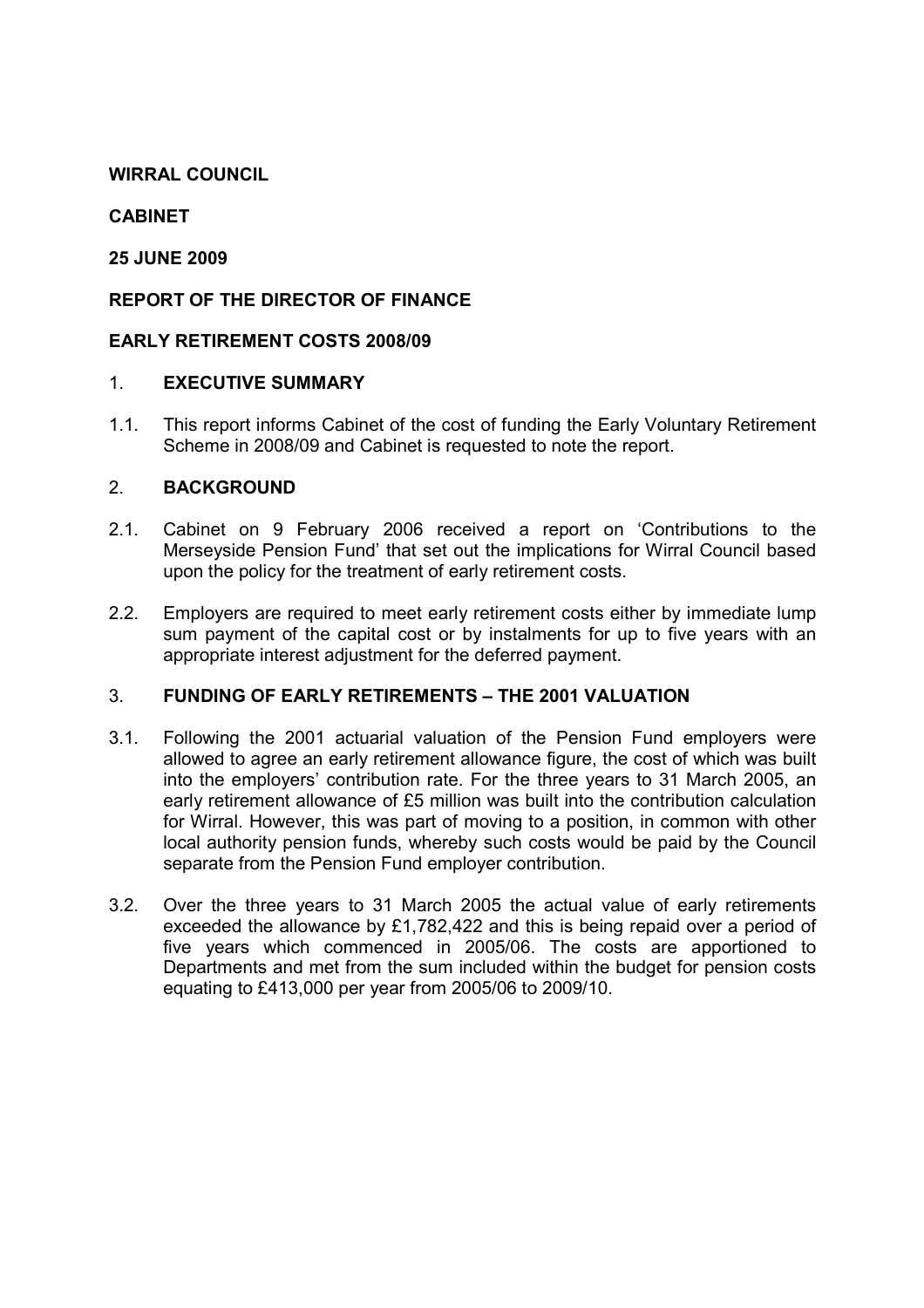# 4. FUNDING OF EARLY RETIREMENTS – THE 2004 AND 2007 VALUATIONS

- 4.1. The Merseyside Pension Fund Funding Strategy Statement is updated regularly and includes the policy on recovery of early retirement costs. In 2004 this stated that for retirements after 31 March 2005, no early retirement allowances would be granted and that all such costs should be financed either by lump sum capital payments or annual instalments over a maximum of five years with the appropriate interest factor added. This policy has been re-affirmed in subsequent Funding Strategy Statements.
- 4.2. The Pension Fund now calculates the capital cost of early retirements granted each quarter and issues an account to recover this by instalments over five years. The instalments commence in the period following the retirement rather than in the following financial year. The costs are met by Departments as they result from decisions taken by Departments on the restructuring and realignment of services. The costs are exceeded by the savings delivered by the restructuring of services.

| <b>Department</b>            | <b>Number</b> | <b>Total Costs</b> | <b>Annual Cost</b> |
|------------------------------|---------------|--------------------|--------------------|
|                              |               | £                  | 2008/14            |
| <b>Adult Social Services</b> | 50            | 531,600            | 123,300            |
| Children & Young People      | 22            | 230,000            | 53,400             |
| <b>Corporate Services</b>    | 3             | 193,100            | 44,800             |
| Finance                      | 0             |                    |                    |
| Law, HR & Asset Mgt          | 0             |                    |                    |
| Regeneration                 | 4             | 42,200             | 9,800              |
| <b>Technical Services</b>    |               | 10,000             | 2,300              |
| <b>Totals</b>                | 80            | 1,006,900          | 233,600            |

4.3. For 2008/09 the early retirements granted by Department were as follows:-

#### 5. FINANCIAL AND STAFFING IMPLICATIONS

5.1. Costs incurred by the Council on early retirements prior to April 2005 were apportioned in line with pension costs across departments and the costs of £413,000 per annum up to 2009/10 are reflected in the budget for increased pension costs.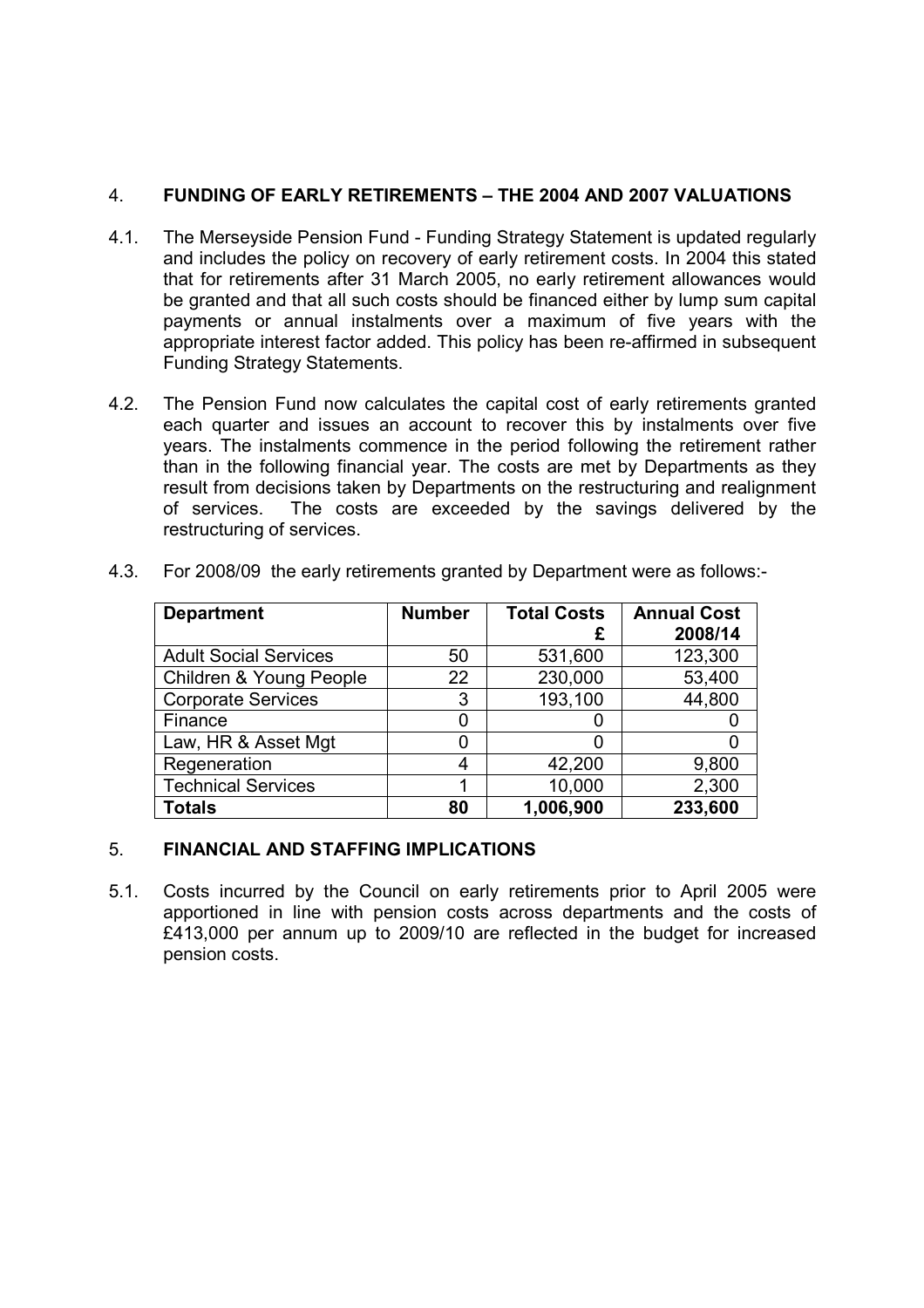5.2. From 1 April 2005 the costs of the Early Voluntary Retirement Scheme are charged directly to Departments. Therefore, whilst provision has been made within the budget for increased pension contributions any additional costs arising from the early retirement decisions are met by Departmental employee budgets.

| <b>Early retirements</b> | <b>Annual costs</b> |
|--------------------------|---------------------|
| 2005/06                  | £358,000            |
| 2006/07                  | £196,000            |
| 2007/08                  | £283,000            |
| 2008/09                  | £234,000            |

5.3. There are no staffing implications arising directly from this report as these costs relate to employees who were granted early retirement in 2008/09.

### 6. EQUAL OPPORTUNITIES IMPLICATIONS

6.1. There are none arising directly from this report.

# 7. HUMAN RIGHTS IMPLICATIONS

7.1. There are none arising directly from this report.

### 8. LOCAL AGENDA 21 IMPLICATIONS

8.1. There are none arising directly from this report.

#### 9. COMMUNITY SAFETY IMPLICATIONS

9.1. There are none arising directly from this report.

### 10 PLANNING IMPLICATIONS

10.1. There are none arising directly from this report.

# 11. LOCAL MEMBER SUPPORT IMPLICATIONS

11.1. There are no particular implications for any Members or wards arising out of this report.

### 12. BACKGROUND PAPERS

12.1. Merseyside Pension Fund – Funding Strategy Statement - November 2007.